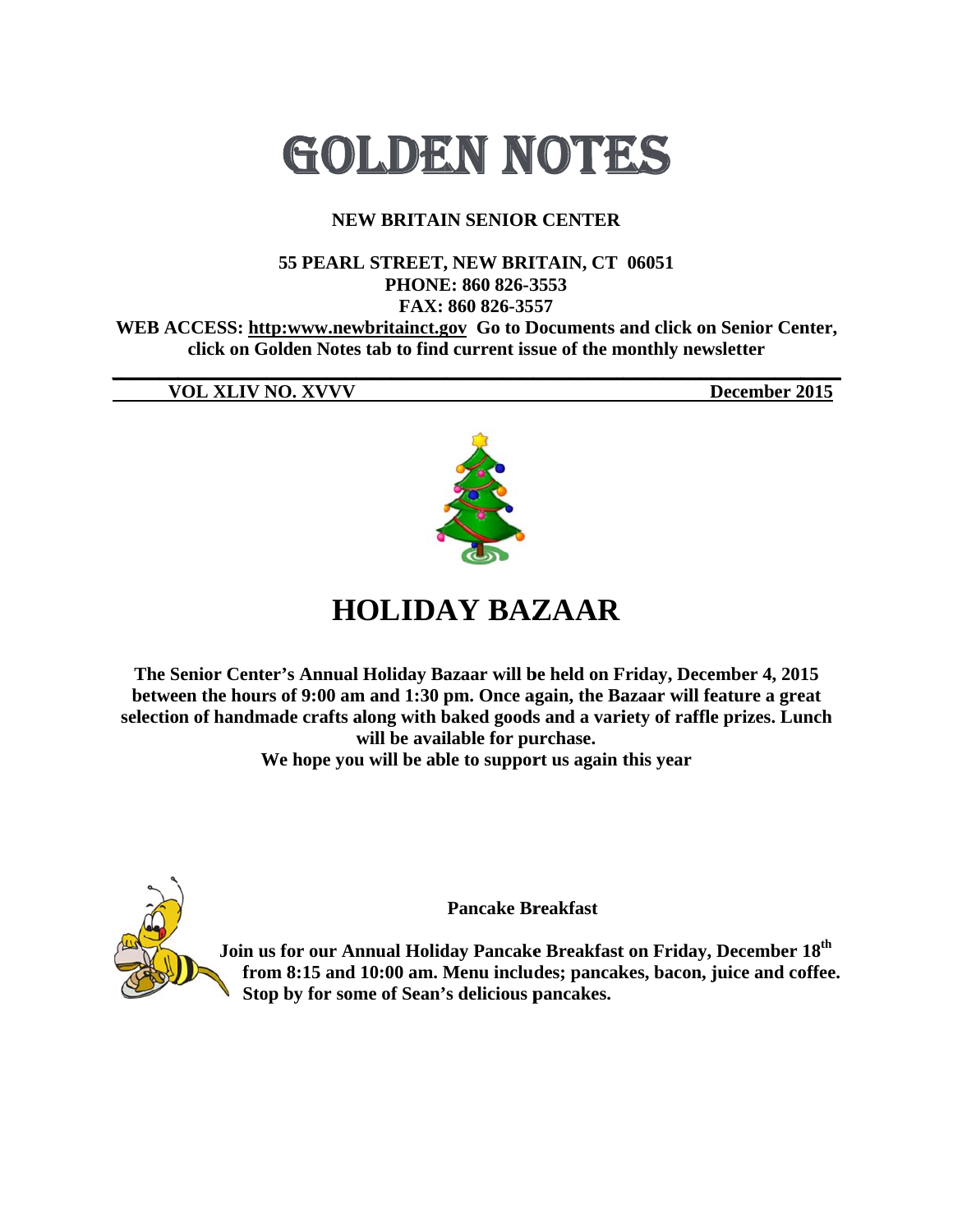Home owners with critical home repairs and maintenance they are unable to manage on their own due to financial or physical limitations at **no cost to the homeowner. Rebuilding Together New Britain is Rebuilding Together New Britain assists low-income New Britain** currently accepting applications for their Safe at Home Program which will help to address repairs related to fall prevention and fire safety. **REBUILDING TOGETHER NEW BRITAIN** 

**Repairs may include installing grab bars, handrails, carpet removal and installing smooth** flooring. Smoke and CO detectors. Minor carpentry, plumbing and electrical repairs will **also be c considered. Repairs wil ll be perform med by volu unteer team ms during th e months of** also be considered. Repairs will be performed by volunteer teams during the months of<br>December, January and February on a first come, first served basis. In order to qualify you must be low income, up to date on taxes and the home must be owner occupied in New Britain. Rebuilding Together Staff will be at the Senior Center on December 15<sup>th</sup> from 10:30 am to 12:30 pm to assist persons in completing applications. Please bring the following documentation with you: Proof of income- income statements from Social Security, Disability, Unemployment, Pension, or wages for all members of household.

Sign up for a slot at the front desk. Walk-ins are also welcome.

**Book G Group Meet ting**

The Public Library – Senior Center Book Group will be meeting at 1:00 PM on Tuesday, **December 15, 2015 here at the Center. The book read for this month is** *Animal Farm* **by** George Orwell and *Stubby War Dog* by Ann Bausum **Join us f for a discuss sion of this classic. yo the** 

#### **Friday at the Movies**

#### **The Christmas Card**

#### **Fri iday, Decem mber 18th at t 12:45 PM**

**Join us for this wonderful Holiday Season entertaining film guaranteed to get you into Hol liday Spirit**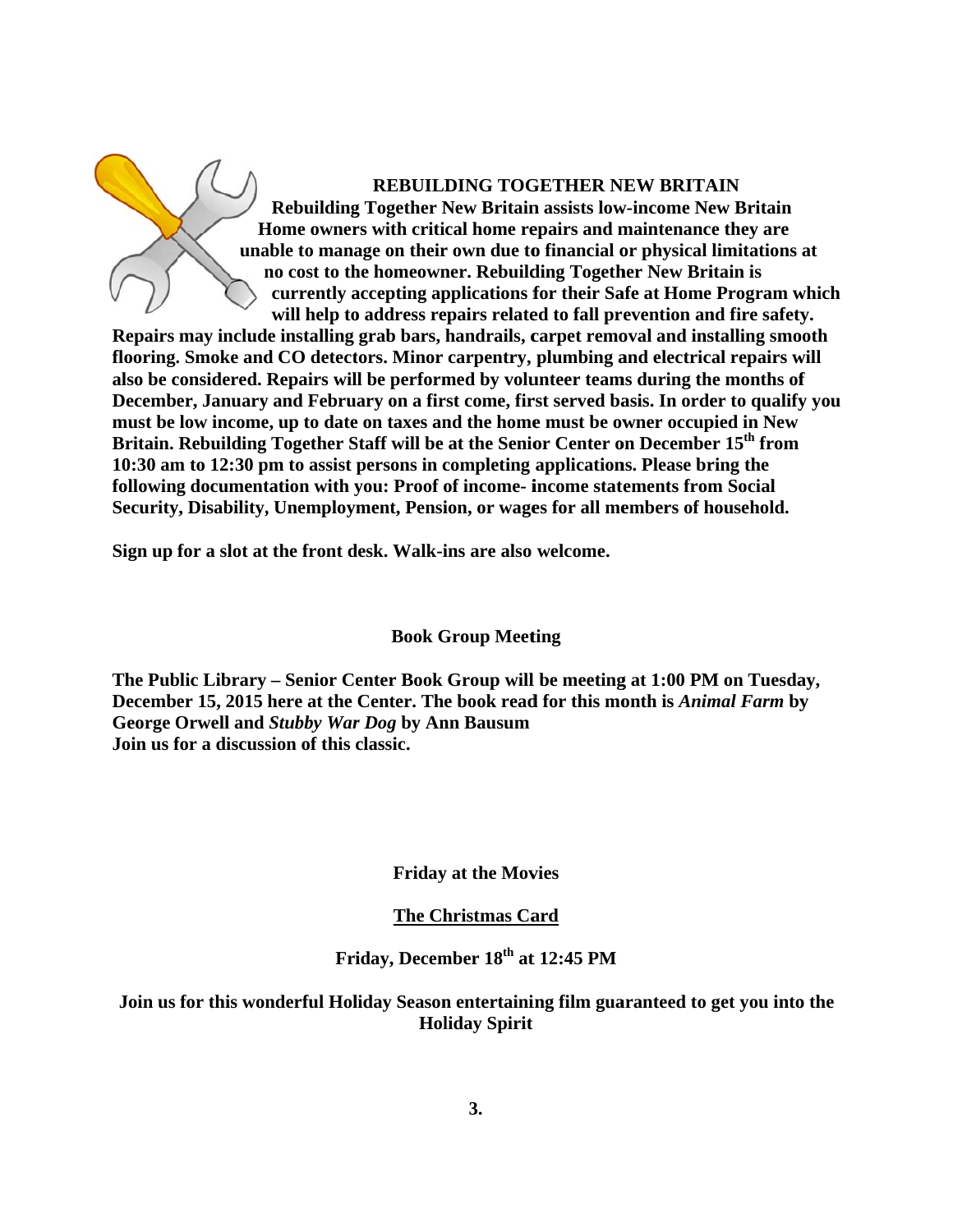#### **DAILY CALENDAR OF ACTIVITIES October 2015**

**Monday** 

**8:15 am to 11:10 am– Snack bar open 8:45 am to 9:15am. – Beginners Line Dancing 9:15 am to 10:00 am – Art class open 9:15 am to 10:00 am – Exercise Class with Chris 10:00 am to 11:00 am – Line dancing class 12:45am to 3:00 pm - Bingo Tuesday 8:15 am to 11:00 am. – Snack Bar open 8:45 am to 9:15 am - - Beginners Line Dancing 9:15 am to 10:15 am – Exercise Class with Chris 9:15 am to 1:30 pm – Craft group meets 10:30 am to 11:15 am – Line dancing with Chris 1:00 pm to 3:30 pm – Craft group meets 1:00 pm to 3:00 pm Wii Bowling Wednesday 8:15 am to 11:00 am – Snack bar open 9:30 am to 11:30 am – Pinochle Club 9:15 am to 11:30 am – Art Class open 1:00 pm to 3:00 pm – Ballroom Dancing** 

**Thursday** 

**8:15 am to 11:00 am – Snack bar open 9:30 am to 10:30 am –ZUMBA with Amy 9:15 am to 11:30 am – Craft Group meets 1:00 pm to 3:30 pm – Pinochle Club 1:00 pm to 3:30 pm – Craft group meets** 

**Friday 8:15 am to 11:00 am – Snack bar open 9:15 am to 11:30 am – Art class open 1:30 pm to 3:30 pm Square Dancing**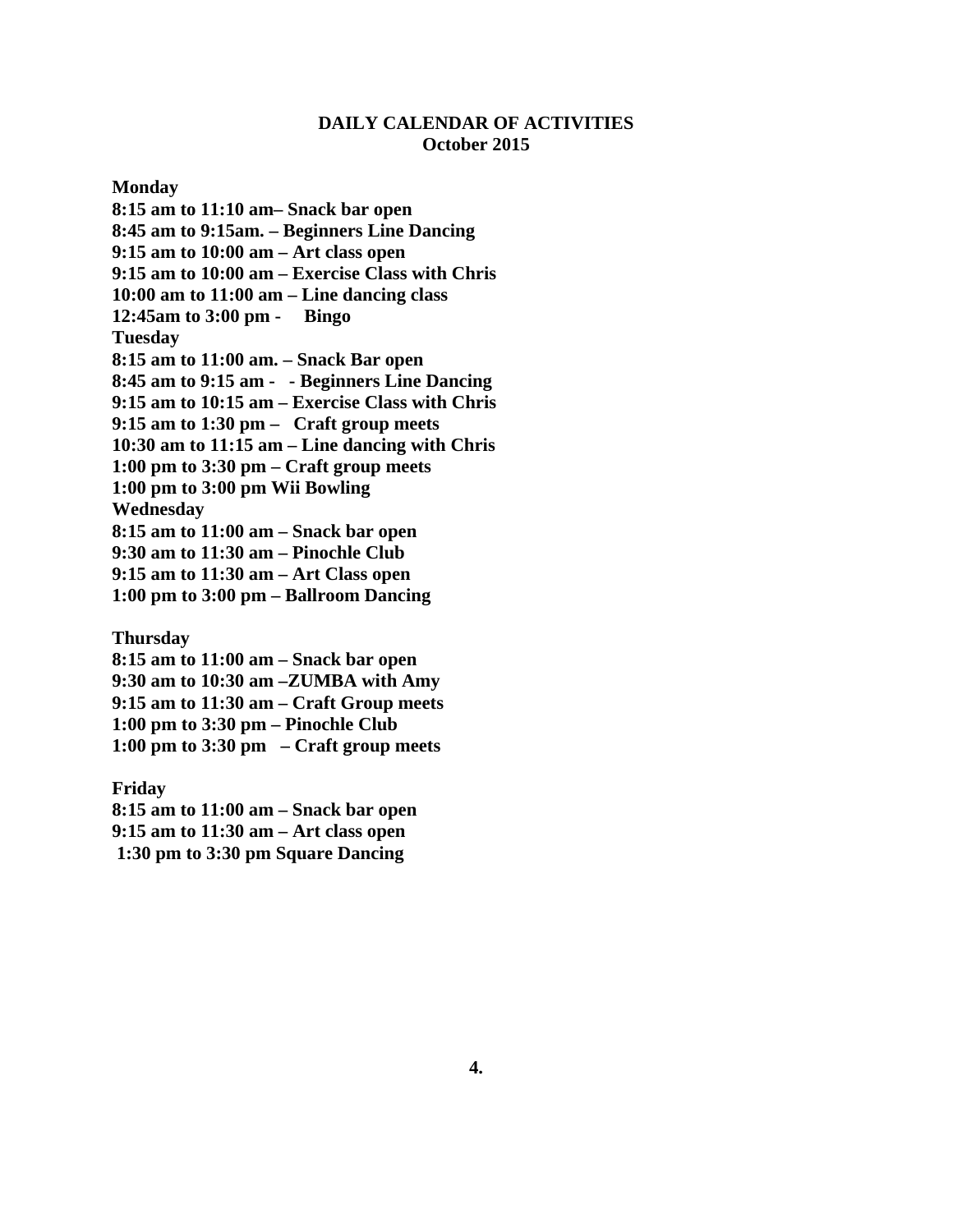#### **SERVICES BY APPOINTMENT**

**DIAL-A-RIDE** 

**At least a 2-day notice is required for rides to the Senior Center, medical appointments, shopping and other destinations at any time within the month. Call 826-3555 for an appointment. There is a suggested donation of \$1.50 each way.** 

**MEDICARE/MEDICAL INSURANCE INFORMATION** 

**Persons seeking help in filing Medicare claims or appeals, interpreting medical bills and assistance in making decisions concerning Medicare supplemental insurance can make an appointment with Senior Center Staff by calling the Center at 860 826-3553. Advice on Living Wills and how to deal with advance medical directives is also available.** 

#### **FROM THE NURSING DESK**

**The New Britain Public Health Nurses want to wish all of you a very happy and safe Holiday season. Stay well and enjoy this special time of the year!** 

**Persons wishing to see the nurse for any reason should call the Senior Center during the morning hours to see if a Health Department Nurse is available on the day you wish to come** 

| <b>GOLDEN NOTES SUBSCRIPTIONS</b>                                                                                                                                                                                              |                   |              |            |
|--------------------------------------------------------------------------------------------------------------------------------------------------------------------------------------------------------------------------------|-------------------|--------------|------------|
| NAME And the contract of the contract of the contract of the contract of the contract of the contract of the contract of the contract of the contract of the contract of the contract of the contract of the contract of the c |                   | <b>DATE</b>  |            |
| <b>STREET</b>                                                                                                                                                                                                                  |                   |              |            |
|                                                                                                                                                                                                                                |                   |              |            |
|                                                                                                                                                                                                                                |                   | <b>STATE</b> | <b>ZIP</b> |
| $CODE$ $\qquad \qquad$                                                                                                                                                                                                         |                   |              |            |
| HOME PHONE $\#$                                                                                                                                                                                                                | <b>CELL PHONE</b> |              |            |
| #____ <u>_________________________</u> _____                                                                                                                                                                                   |                   |              |            |
| Make checks payable to: NEW BRITAIN SENIOR CENTER                                                                                                                                                                              |                   |              |            |
| <b>Return to:</b>                                                                                                                                                                                                              |                   |              |            |
| <b>GOLDEN NOTES</b>                                                                                                                                                                                                            |                   |              |            |
| <b>New Britain Senior Center</b>                                                                                                                                                                                               |                   |              |            |
| <b>55 Pearl Street</b>                                                                                                                                                                                                         |                   |              |            |
| <b>New Britain, CT 06051</b>                                                                                                                                                                                                   |                   |              |            |
| Annual Fee: \$6.00 non refundable                                                                                                                                                                                              |                   |              |            |
| $Cash$ $Check$ $)$                                                                                                                                                                                                             |                   |              |            |
| New Subscription______ Renewal_                                                                                                                                                                                                |                   |              |            |
|                                                                                                                                                                                                                                | 5.                |              |            |